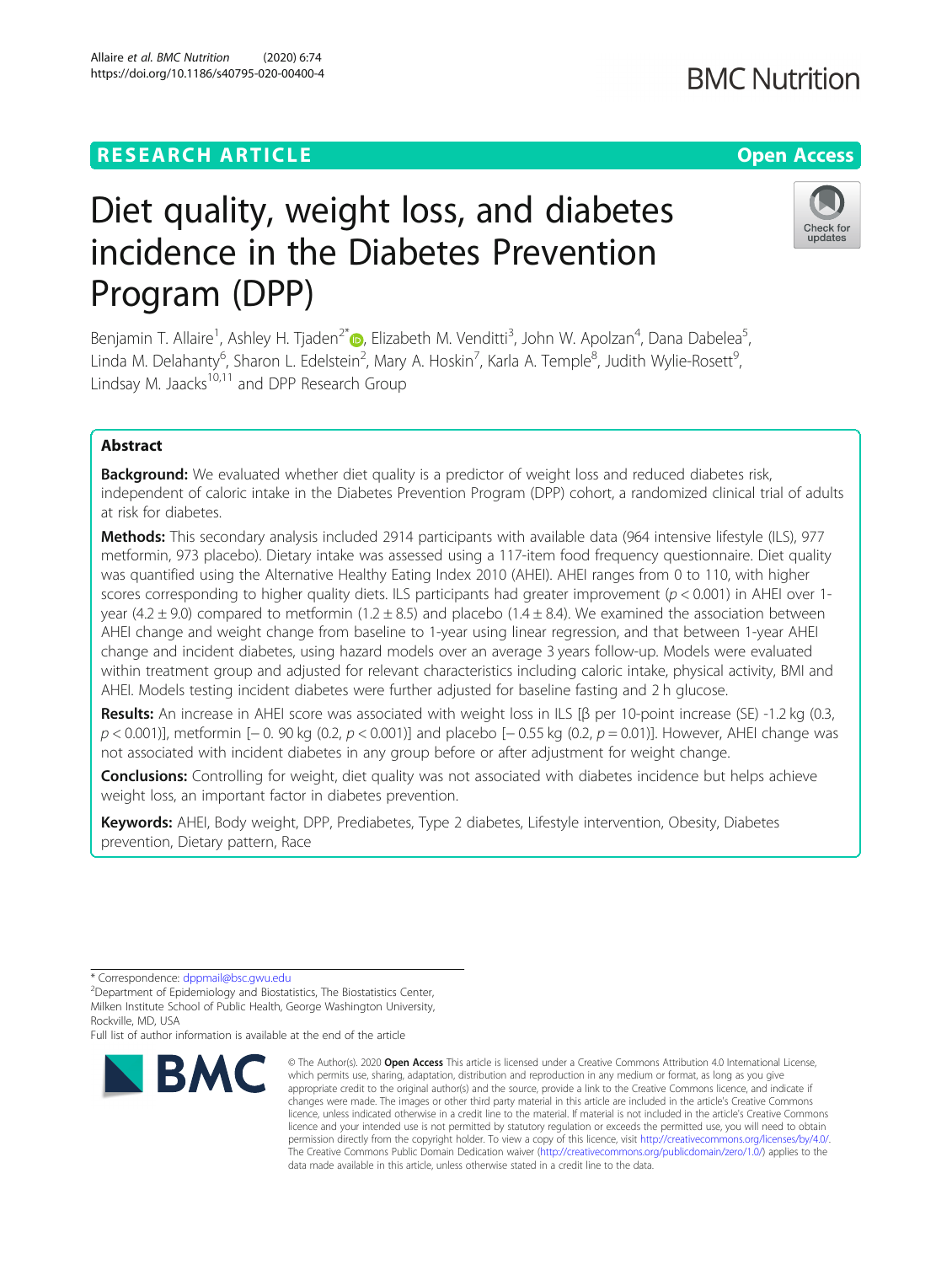## Background

The role of diet quality in the development of type 2 diabetes is not well understood. The relationship remains challenging to consider due to the paucity of longitudinal data on diet quality and diabetes, and the confounding effect of weight loss. Although diabetes incidence decreases with weight loss, as supported by the Diabetes Prevention Program (DPP) [\[1](#page-9-0)], recent work suggests that weight loss alone is not sufficient to fully explain the association between dietary intake and diabetes [[2\]](#page-9-0). There may be an independent effect of diet quality on diabetes risk.

A preponderance of the work on this question has adopted a reductionist approach, investigating the impact of a single food group on diabetes incidence whilst, in most cases, adjusting for total energy intake, physical activity, and body mass index (BMI). Significant reductions in diabetes incidence have been reported with increasing intake of whole grains, green leafy vegetables, and yogurt in meta-analyses of prospective cohort studies [[3](#page-9-0)–[7\]](#page-9-0). Sugar-sweetened beverages and red meat, on the other hand, are associated with a significant increase in diabetes risk in similar meta-analyses of prospective cohort studies [\[8](#page-9-0), [9](#page-9-0)]. More than single foods or beverages, overall patterns of healthy and unhealthy dietary intake may better predict population health outcomes.

Surprisingly few studies have evaluated the effect of dietary patterns or measures of overall diet quality on diabetes risk [[10\]](#page-9-0). Cespedes et al. (2016) and Qiao et al. (2016) showed higher diet quality scores reduced diabetes incidence in post-menopausal women participating in the Women's Health Initiative [[11,](#page-9-0) [12\]](#page-9-0). Recent analyses of the Harvard cohort studies (Nurses' Health Study [NHS], NHS II, and the Health Professionals Follow-up Study) found that  $a \ge 10\%$  increase in the AHEI reduced diabetes incidence by 16% [\[2](#page-9-0)].

Most of these studies were in largely homogeneous populations. de Oliveira Otto et al. and Jacobs et al. observed the impact of diet quality differences on diabetes risk for more diverse populations, but only for scores at baseline, not longitudinal changes [[13,](#page-9-0) [14](#page-9-0)]. Given that dietary patterns have been shown to vary by race/ethnicity [\[15](#page-9-0)], it remains to be seen whether or not changes in overall diet quality have an independent effect on diabetes risk in more diverse populations.

The lack of studies relating diet quality to diabetes are due, in part, to measurement issues: there is no single agreed-upon measure of what "optimal" diet quality is. In this paper, we use the Alternative Healthy Eating Index (AHEI) as a proxy for overall diet quality. The AHEI is a composite score of 11 food groups and nutrients including fruits, vegetables, whole grains, sugar-sweetened beverages, nuts and legumes, red/processed meats, sodium, fats (trans, polyunsaturated, and long chain fats), and alcohol. We chose to focus on AHEI given that it has the widest score range of any of these scores (and thus is less prone to exposure misclassification), was found to be the most predictive of weight change and chronic disease outcomes including type 2 diabetes in a previous study  $[16]$  $[16]$ , and to facilitate comparisons to previous studies [[11,](#page-9-0) [12](#page-9-0), [17](#page-9-0)]. The AHEI is highly correlated with other measures of diet quality, such as the Mediterranean diet and the Dietary Approaches to Stop Hypertension (DASH) diet, likely because these scores are generally derived from similar sets of food groups and nutrients.

The objectives of this study were: (1) to estimate the association between changes in AHEI and weight loss, over the first year of intervention and diabetes incidence in the DPP over 3.2 years of follow up, and (2) to determine if the associations differ across race/ethnicity subpopulations. We hypothesized that improved diet quality would be associated with weight loss and decreased diabetes incidence in all race/ethnic subgroups.

## **Methods**

#### Study population

Our sample consists of participants from the DPP. The DPP was a multicenter randomized controlled trial, which enrolled participants at a high risk of developing type 2 diabetes between 1996 and 1999 [\[18](#page-9-0)]. A total of 3234 participants were randomized to one of three treatment groups: intensive lifestyle intervention (ILS,  $n = 1079$ ), 850 mg metformin twice daily  $(n = 1073)$ , or placebo  $(n = 1082)$ . The lifestyle intervention used an individually-administered 16-session core curriculum over the first 24 weeks with follow up post-core sessions at least every other month for the remainder of the DPP trial. The intervention followed a standard protocol with the primary intervention goals of achieving and maintaining a weight loss of ≥7% initial body weight and a moderate intensity activity level of  $\geq 150$  min per week [\[19](#page-9-0)]. Session materials and strategies to reduce fat and calorie intake were tailored to the needs of an ethnically diverse population. Nutrition and corresponding behavior modification session topics addressed dietary fat and calorie self-monitoring, managing cues that shape eating habits, energy balance, and healthy eating out [\[19](#page-9-0)]. Four standard calorie (fat-gram) levels were assigned according to baseline weight and designed to produce a 1–2 lb. weight loss per week, with 25% or less of calories from fat. Study protocols were approved by the institutional review boards at all sites and written informed consent was obtained from all participants. This secondary analysis adheres to the STROBE Statement. DPP is registered in [Clini](http://clinicaltrials.gov)[calTrials.gov](http://clinicaltrials.gov) (NCT00004992).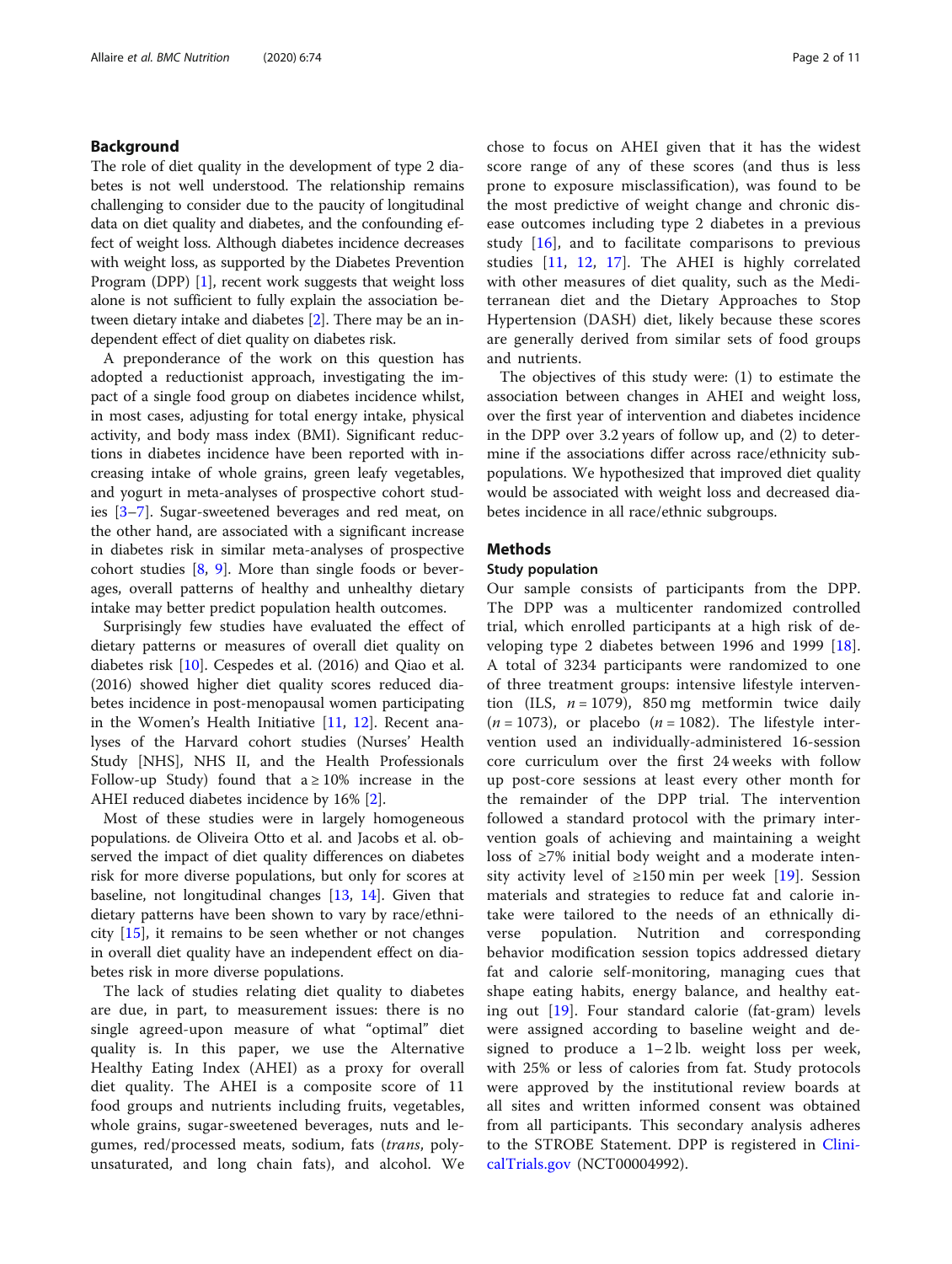#### Diet quality assessment

Dietary intake was assessed by in-person interview at baseline and year 1 using a 117-item food frequency questionnaire (FFQ) from the Insulin Resistance Atherosclerosis Study (IRAS) FFQ [[20](#page-9-0)], adapted to include ethnic and regional foods expected to represent DPP participants. The IRAS FFQ itself was developed for a culturally diverse US population and was validated against eight 24-h dietary recalls completed over the same 1-year period as the FFQ [[21](#page-9-0)]. For the DPP FFQ, the main body of the questionnaire contained 117 line items (compared to 114 line items on the IRAS FFQ), plus an open-ended query for foods not included within the line items. Foods added to enhance sensitivity to regional and ethnic foods were identified through queries to each of the clinical centers.

The nutrient content of foods was determined using the DietSys Nutrient Analysis Program and Nutrition Data System (version 2.6/8A/23, Nutrition Coordinating Center, University of Minnesota, Minneapolis, MN, USA) by the DPP Nutrition Coding Center at the University of South Carolina. Individual nutrient intake was estimated by using the frequency and portion size of intake for each food item. Food groups were assessed using as close to the AHEI assessed groups as was available in the dataset. While the primary analysis for this study includes the data from the baseline and year 1 visit.

We quantified diet quality using AHEI 2010 [\[22\]](#page-9-0) with one modification to accommodate the DPP dietary data (Supplemental Table [1](#page-8-0)). Briefly, because DPP did not contain whole grain grams per day, we substituted daily servings of high-fiber grains and breads for daily grams of whole grains. We assumed 5 servings per day for women and 6 for men. These substitutions occurred prior to statistical analyses. AHEI ranges from 0 to 110, with higher scores corresponding to higher quality diets.

#### Outcome and covariate assessment

Oral glucose tolerance tests (OGTTs) were completed at annual visits and fasting glucose was obtained at midyear visits following standardized procedures during DPP. Diabetes incidence was defined as a fasting plasma blood glucose  $\geq 126$  mg/dl (7.0 mmol/l) or 2-h post-load plasma glucose ≥200 mg/dl (11.1 mmol/1), confirmed by a repeat test within 6 weeks, according to the 1997 American Diabetes Association criteria [[18](#page-9-0), [23](#page-9-0)].

Anthropometric measurements were performed with participants wearing light clothing and without shoes. Body weight was measured in duplicate on a calibrated balance beam scale, zeroed before each measurement. Standing height was determined in duplicate with a calibrated standard stadiometer, with the heels shoulder width apart, in a fully vertical position. Height and weight measurements were used to calculate BMI (kg/ m<sup>2</sup>). All staff performing measurements and questionnaires were centrally trained and certified to do so.

Self-reported physical activity was assessed using the Modifiable Activity Questionnaire and expressed as the average metabolic equivalent (MET-hours) per week for the previous year  $[24]$  $[24]$ . At the time of DPP randomization, a screening questionnaire was used to obtain age, sex, race/ethnicity, educational attainment, family history of diabetes, history of smoking, and alcohol intake [\[18](#page-9-0)].

#### Statistical analyses

Changes in AHEI, dietary intake and weight were calculated as year 1 minus the baseline value so that increases are reported as positive numbers. Changes in subscores were compared from baseline to year 1 both visually, by radar plot, and statistically, via paired t-tests. Descriptive statistics are presented as percentages, mean ± SD, or median [Q1, Q3]] for nonnormally distributed data. Comparisons between groups were computed using ANOVA for continuous variables and  $\chi^2$  tests for categorical variables. Except where noted, P values< 0.05 were considered nominally statistically significant, with no adjustments made for multiple tests. We examined the association between AHEI score change and weight change from baseline to year 1 using linear regression. We ran three sets of models: (1) a model for all participants; and (2) models stratified by treatment arm (ILS, metformin, and placebo) and (3) stratified by race/ethnicity group. Three sets of linear regression models were run: Model 1 adjusted for potential confounders including baseline values of AHEI, age, sex, BMI, MET hours per week, total daily energy intake as well as change from baseline to year one of MET hours per week and total daily energy intake; Model 2 used Model 1 covariates as well as baseline values of education, smoking status, family history of diabetes, alcohol use, and change from baseline to year one of MET hours and total energy intake; Model 3 also adjusted for baseline values of dietary fiber, carbohydrate, total fat and saturated fat at baseline and change to year 1 of each. Models without treatment arm stratification (i.e. models with all participants or those with race/ethnicity stratification) are adjusted for treatment group, and models without race/ethnicity stratification (i.e. models with all participants or those with treatment arm stratification) were adjusted for race/ethnicity.

We used Cox proportional hazard models to estimate the association of changes in AHEI score with incident diabetes over 3.2 years of follow-up in DPP (hazard ratios [HR] and 95% confidence intervals [CI]). We analyzed all participants combined, adjusted for treatment group, and separately stratified by treatment arm to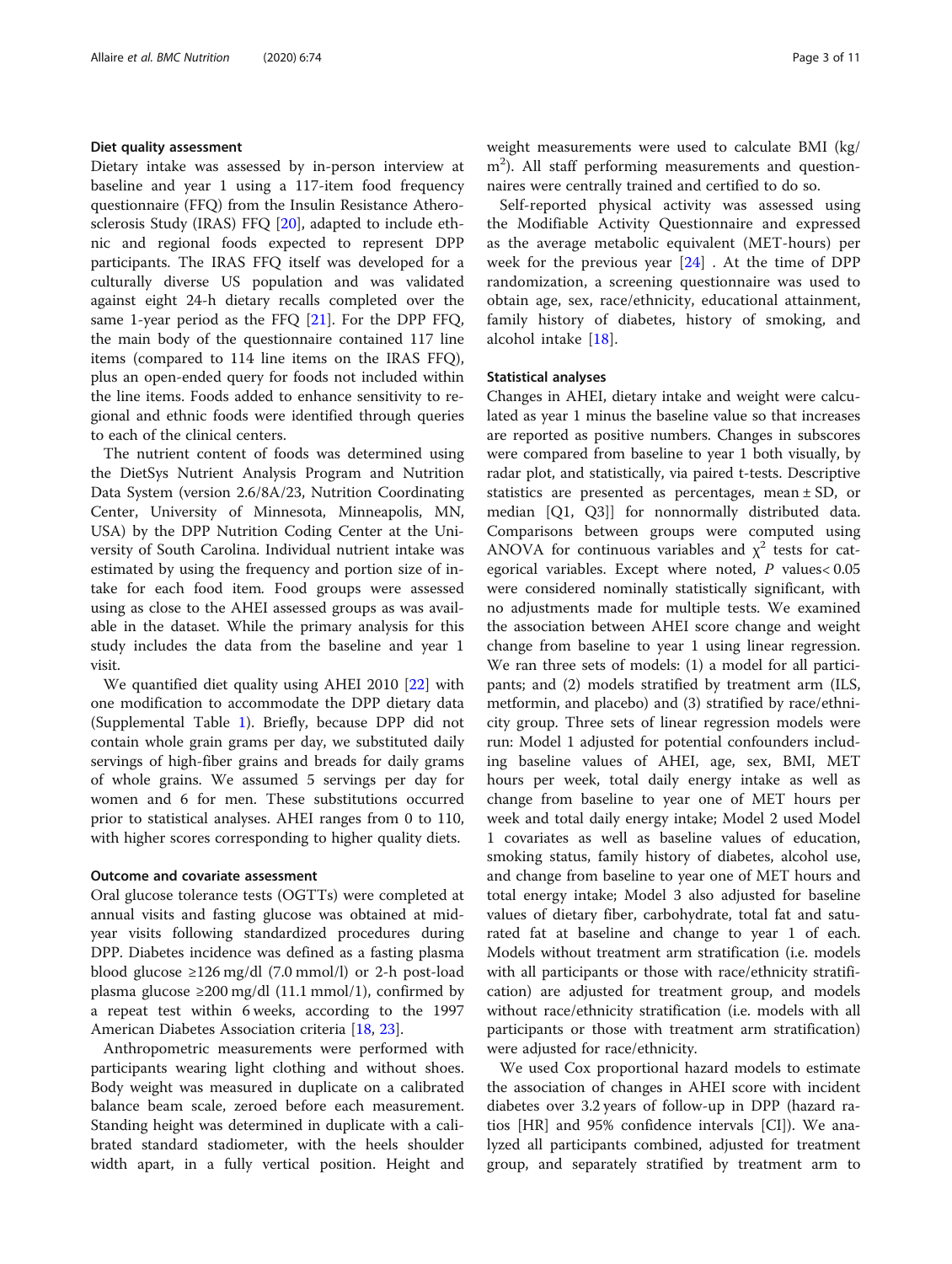estimate these associations within the placebo, lifestyle, and metformin groups. We fit models adjusting for baseline values of AHEI, age, sex, race/ethnicity, education, total energy intake, physical activity (MET hours), BMI, fasting and 2 h glucose, family history of diabetes, smoking, and alcohol intake as well change from baseline to year one of physical activity and total energy intake. After assessing the interaction between race/ethnicity and AHEI change, we stratified the analysis by race/ethnicity. We further adjusted for baseline weight and weight change from baseline to year 1 to estimate the direct and indirect effects, via weight change, of AHEI in these models.

Additionally, we followed the approach of Hamman et al. to develop four subgroups based on whether the participant met a weight change target (reduced weight by 5% or more from baseline) and if AHEI increased by 10% from baseline at year 1, plotting the hazard ratios for incident diabetes over 3.2 years of follow-up in DPP for each subgroup  $[1]$  $[1]$ . A 5% weight loss threshold was chosen because it is a commonly used threshold in previous studies, including DPP [\[25](#page-9-0)]. A 10% increase in AHEI score is equal to 4.4 increase on average for our population. The increase can be nearly achieved, for example, by eliminating sugar-sweetened beverages or by increasing the servings of fruits and vegetables.

To assess whether AHEI score over time predicts long-term weight through DPP (approximately 3.2 years post-randomization), we used mixed linear models for all participants as well as stratified by treatment group and race/ethnicity group. SAS version 9.4 was used for all analyses (SAS Institute, Cary, NC).

### Results

Our analysis included 2914 participants (90.1% of those randomized) with complete baseline and 1-year data (964 ILS, 977 metformin, and 973 placebo). Participants included in the analyses were, on average, middle-aged (mean  $\pm$  SD, age  $50.8 \pm 10.6$  years) and female (67.5%). Forty-five percent of the sample was minority race/ethnicity; 19% were African American, 16% Hispanic, 5% American Indian, and 4% Asian.

Mean baseline AHEI and 1-year changes to the AHEI scores by treatment group are presented in Table [1.](#page-4-0) Baseline AHEI for the entire sample was  $44.2 \pm 10.4$ . Although we found no differences in baseline AHEI across treatment groups, ILS participants had greater improvement ( $p < 0.001$ ) in AHEI over 1 year  $(4.2 \pm 9.0 \text{ points})$  compared to metformin  $(1.2 \pm 1.0 \text{ points})$ 8.5) and placebo  $(1.4 \pm 8.4)$  participants. In relative terms, participants saw an increase in AHEI score of approximately 9.5% relative to baseline over 1 the first year of intervention among ILS participants compared to 2.7% among metformin and 3.2% among placebo participants. Increases in AHEI over 1 year were largely driven by participants consuming less sodium, fewer trans fats, and fewer sugar-sweetened beverages (Fig. [1\)](#page-5-0). Paired t-tests (results available upon request) comparing the baseline and year 1 score component values (points contributed) within study group revealed statistically significant changes for all components for the Lifestyle Group ( $p < 0.05$ ). All components except vegetables and alcohol had statistically significant changes within the Metformin group ( $p < 0.05$ ). In the Placebo group, only vegetables, sweet beverages, trans fat and sodium had significant changes from baseline to year 1. Mean baseline AHEI and 1-year changes to the AHEI scores by racial/ethnic group are presented in Supplemental Table [2](#page-8-0). Asian participants had the highest mean baseline AHEI  $(47.6 \pm 10.1)$ , more than 10 points higher than the lowest racial/ethnic group (American Indian,  $37.2 \pm 8.8$ ).

Change in AHEI from baseline to 1 year was significantly associated with weight loss at year 1 [β per 10point increase (SE, *p*-value) -0. 89 kg  $(0.13, p < 0.001)$ , Table [2\]](#page-6-0). Results were consistent across the ILS  $[-]$ 1.23 kg  $(0.28, p < 0.001)$ , metformin  $[-0.90 \text{ kg } (0.19,$  $p < 0.001$ ], and placebo  $[-0.55 \text{ kg} (0.20, p = 0.01)]$ groups (p-interaction =  $0.083$ ). The interaction term for race/ethnicity and AHEI change was significant  $(p = 0.020)$ , thus the model was stratified by race/ethnicity as well. AHEI change was associated with weight loss, especially in Caucasian  $[-1.13 \text{ kg} (0.19,$  $p < 0.001$ ], Hispanic [−0.85 kg (0.29,  $p = 0.003$ )] and American Indian  $(-0.90, p = 0.156)$  participants. The effect sizes for African American  $(-0.36, p = 0.216)$ , and Asian (0.49,  $p = 0.286$ ) participants were much smaller in magnitude and too noisy to detect statistical significance. Additional regression analyses, including a quintile-exposure regression of AHEI on weight change and changing length of follow up to through the end of DPP (an average of 3.2 years of follow-up) to include weight measurements collected at each visit through the end of DPP, revealed the weight change results were linear across the distribution of AHEI scores and robust to weight changes over longer time horizons (Supplemental Tables [3](#page-8-0) and  $4$ ).

Change in AHEI from baseline to 1 year did not statistically significantly predict incident diabetes over approximately 3 years of follow-up, in models without weight change (HR [95% CI] per 10-point increase, 0.92 [0.82–1.03]) or with weight change  $(0.98 \quad [0.87-1.10])$  (Table [3](#page-6-0)). Separate models by treatment groups were not qualitatively different; HRs (95% CIs) were 1.01 (0.79–1.30) in ILS, 0.96 (0.78–1.19) in metformin, and 0.98 (0.83–1.16) in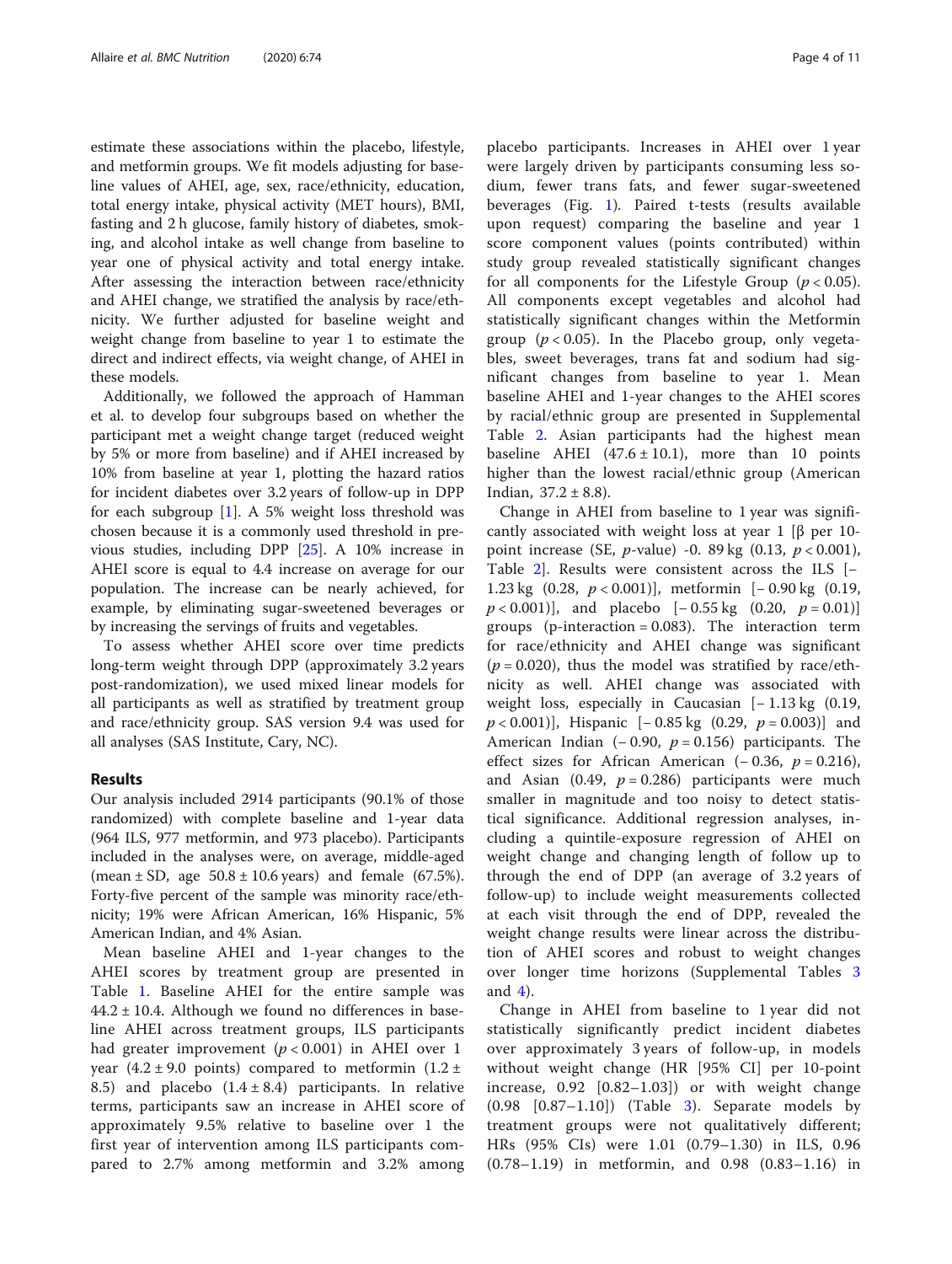|                                  | All                     | <b>ILS</b>              | <b>Metformin</b>        | Placebo                 | p-value |
|----------------------------------|-------------------------|-------------------------|-------------------------|-------------------------|---------|
|                                  | $N = 2914$              | $N = 964$               | $N = 977$               | $N = 973$               |         |
| Demographics                     |                         |                         |                         |                         |         |
| Age (years)                      | $50.8 \pm 10.6$         | $50.7 \pm 11.1$         | $51.3 \pm 10.3$         | $50.5 \pm 10.3$         | 0.249   |
| Female                           | 1967 (67.5%)            | 657 (68.2%)             | 637 (65.2%)             | 673 (69.2%)             | 0.151   |
| Race/ethnicity                   |                         |                         |                         |                         | 0.379   |
| % Caucasian                      | 1614 (55.4%)            | 535 (55.5%)             | 548 (56.1%)             | 531 (54.6%)             |         |
| % African American               | 564 (19.4%)             | 172 (17.8%)             | 200 (20.5%)             | 192 (19.7%)             |         |
| % Hispanic                       | 460 (15.8%)             | 157 (16.3%)             | 151 (15.5%)             | 152 (15.6%)             |         |
| % American Indian                | 154 (5.3%)              | 50 (5.2%)               | 49 (5.0%)               | 55 (5.7%)               |         |
| % Asian                          | 122 (4.2%)              | 50 (5.2%)               | 29 (3.0%)               | 43 (4.4%)               |         |
| Education (years)                | $14.8 \pm 3.1$          | $14.8 \pm 3.1$          | $14.9 \pm 3.1$          | $14.7 \pm 3.2$          | 0.579   |
| Current Smoker                   | 181 (6.2%)              | 50 (5.2%)               | 61 (6.2%)               | 70 (7.2%)               | 0.187   |
| Family History of Diabetes       | 2018 (69.3%)            | 665 (69.1%)             | 674 (69.0%)             | 679 (69.9%)             | 0.899   |
| Hypertension <sup>a</sup>        | 832 (28.6%)             | 272 (28.2%)             | 288 (29.5%)             | 272 (28.0%)             | 0.728   |
| <b>Characteristics</b>           |                         |                         |                         |                         |         |
| BMI ( $kg/m2$ )                  | $33.9 \pm 6.6$          | $33.8 \pm 6.7$          | $33.8 \pm 6.6$          | $34.2 \pm 6.7$          | 0.369   |
| Waist (cm)                       | $105.1 \pm 14.4$        | $104.9 \pm 14.7$        | $104.9 \pm 14.4$        | $105.3 \pm 14.2$        | 0.760   |
| Waist-to-Hip                     | $0.92 \pm 0.09$         | $0.92 \pm 0.09$         | $0.93 \pm 0.09$         | $0.92 \pm 0.08$         | 0.360   |
| Fasting Glucose (mg/dl)          | $106.4 \pm 8.2$         | $106.3 \pm 8.1$         | $106.4 \pm 8.4$         | $106.6 \pm 8.2$         | 0.772   |
| 2-Hour Glucose (mg/dl)           | $164.6 \pm 17.0$        | $164.3 \pm 16.8$        | $165.0 \pm 17.2$        | $164.4 \pm 17.1$        | 0.670   |
| HbA1c (%)                        | $5.9 \pm 0.5$           | $5.9 \pm 0.5$           | $5.9 \pm 0.5$           | $5.9 \pm 0.5$           | 0.798   |
| Total daily energy intake (kcal) | 1901.4 [1459.8, 2565.4] | 1911.1 [1445.7, 2513.3] | 1916.0 [1485.2, 2607.3] | 1878.2 [1445.1, 2559.0] | 0.354   |
| Leisure MET hrs per week         | 9.9 [3.9, 20.7]         | 9.9 [3.8, 21.3]         | 10.1 [4.0, 20.8]        | 9.5 [4.0, 19.4]         | 0.713   |
| <b>AHEI Scores</b>               |                         |                         |                         |                         |         |
| DPP Baseline                     | $44.2 \pm 10.4$         | $44.4 \pm 10.5$         | $43.8 \pm 10.3$         | $44.4 \pm 10.5$         | 0.327   |
| DPP Year 1 (Y01)                 | $46.4 \pm 10.2$         | $48.6 \pm 10.0$         | $45.0 \pm 10.0$         | $45.9 \pm 10.3$         | < .001  |
| Difference Baseline to Year 1    | $2.3 \pm 8.8$           | $4.2 \pm 9.0$           | $1.2 \pm 8.5$           | $1.4 \pm 8.4$           | < .001  |

<span id="page-4-0"></span>

|  |  | Table 1 Baseline Demographics, Participant Characteristics, and AHEI Baseline and Year 1 Scores by treatment arm |
|--|--|------------------------------------------------------------------------------------------------------------------|
|  |  |                                                                                                                  |

Abbreviations: AHEI Alternative Healthy Eating Index, BMI Body Mass Index, DPP Diabetes Prevention Program, HbA1c Hemoglobin A1c, ILS Intensive lifestyle intervention, MET Metabolic Equivalent

Data are n  $(\%)$ , mean  $\pm$  SD, or median [Q1, Q3]

a<br>Hypertension is defined as meeting any of three criteria: SBP ≥140 mmHg, diastolic blood pressure (DBP) ≥90 mmHg, or taking medications that lower blood pressure

placebo with adjustment for weight change over the same year period (p-interaction  $= 0.959$ ).

We plotted the adjusted HRs in Supplemental Fig. [1](#page-8-0) to visually assess the impact of improvements in AHEI and weight on time to diabetes, dichotomized by AHEI change  $>10\%$  versus  $\leq 10\%$  and weight change of  $>5\%$ versus ≤5% to create four distinct groups. Overall, 40.1% of participants achieved  $a \ge 10\%$  increase in AHEI. Among those who achieved < 5% weight loss, only 34.5% achieved a  $\geq$  10% increase in AHEI whereas among those who achieved ≥5% weight loss, 50.5% achieved a ≥ 10% increase in AHEI. Weight change was the driver of diabetes onset: the largest effects occur when participants lost more than 5% weight from baseline where the adjusted HR (95% CI) falls from 0.98 (0.80–1.19) to 0.52 (0.39–0.70). Supplemental Fig. [1](#page-8-0) presents results for all

treatment groups. We also ran analyses within the ILS treatment group, who lost the most weight, and found that the relationship held within this treatment group as well (Supplemental Fig. [2](#page-8-0)).

#### **Discussion**

We report small improvements in overall diet quality over the first year of a randomized controlled trial for the prevention of type 2 diabetes, particularly among those in the ILS arm. These changes in AHEI were associated with statistically significant weight loss across all treatment arms with the greatest improvements in the ILS arm (− 1.2 kg per 10-point change in AHEI compared to − 0.5 kg in the placebo arm). However, we did not find a significant association between changes in AHEI and incident type 2 diabetes. These results are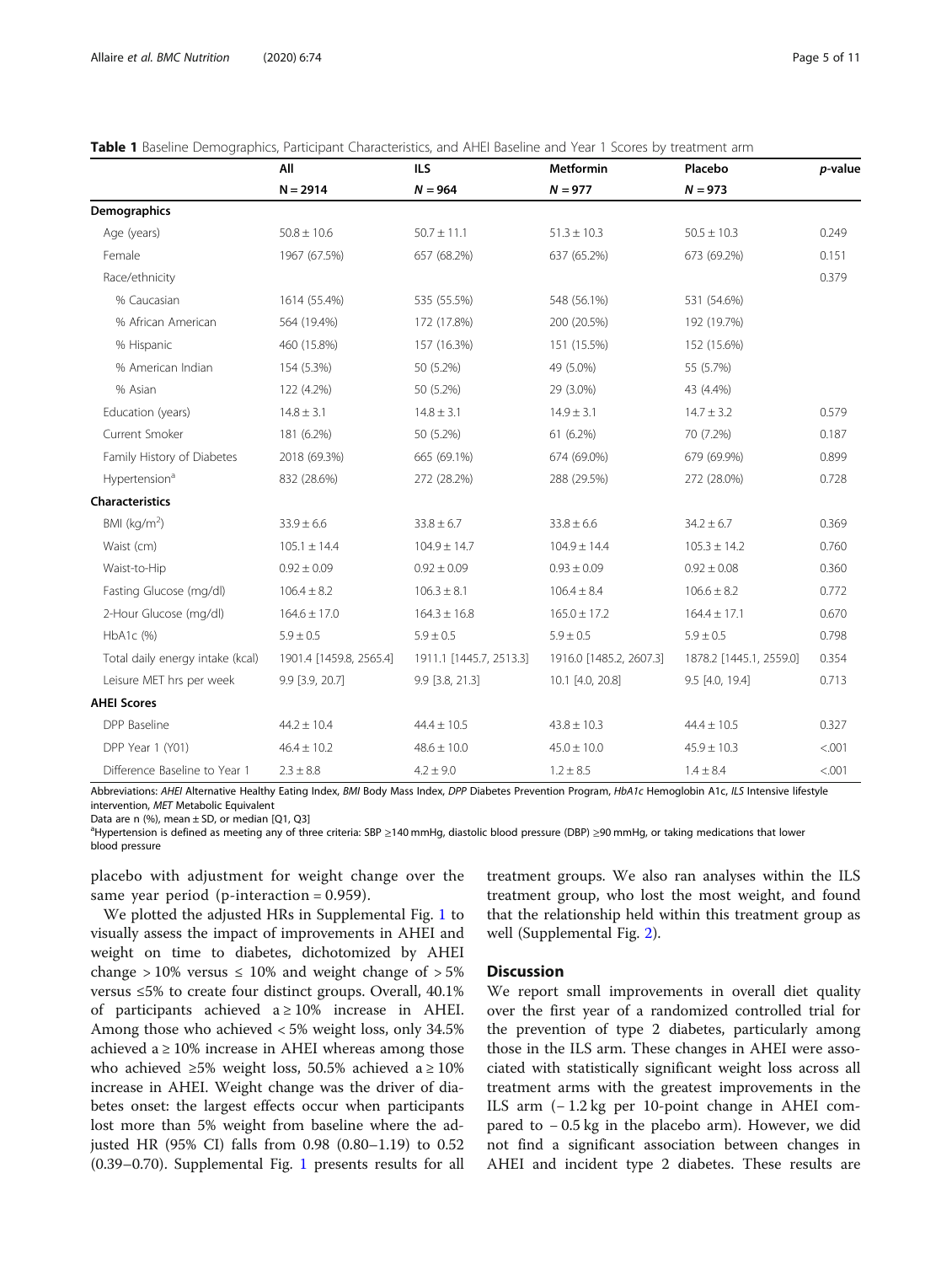<span id="page-5-0"></span>

consistent with those found in Sylvetsky et al. (2017) who found that high-fiber carbohydrates, and lower total and saturated fat intake predicted weight loss when adjusted for changes in calorie intake, yet these categories did not predict reductions in diabetes incidence [\[26](#page-9-0)]. Our estimates of whole grains, an AHEI subscore category, and fats, which are represented by three AHEI subscores, are closely associated with, but do not comprise all of the change in AHEI score that led to weight loss in this study. Further adjustment for baseline and change in dietary fiber, carbohydrate, total fat and

saturated fat intake did not negate the relationship between change in AHEI score and weight loss, as evidenced in Table [2](#page-6-0).

Though the overall suggestion of eating less fat and fewer calories often results in improvements in food choices and a more balanced eating pattern, the ILS intervention sessions addressed diet quality/food choices/healthy eating habits directly in only one session, independent of weight loss goals, and modest changes in eating patterns were thus observed [\[19](#page-9-0), [27](#page-9-0)]. The ongoing intervention for this group involved individual strategies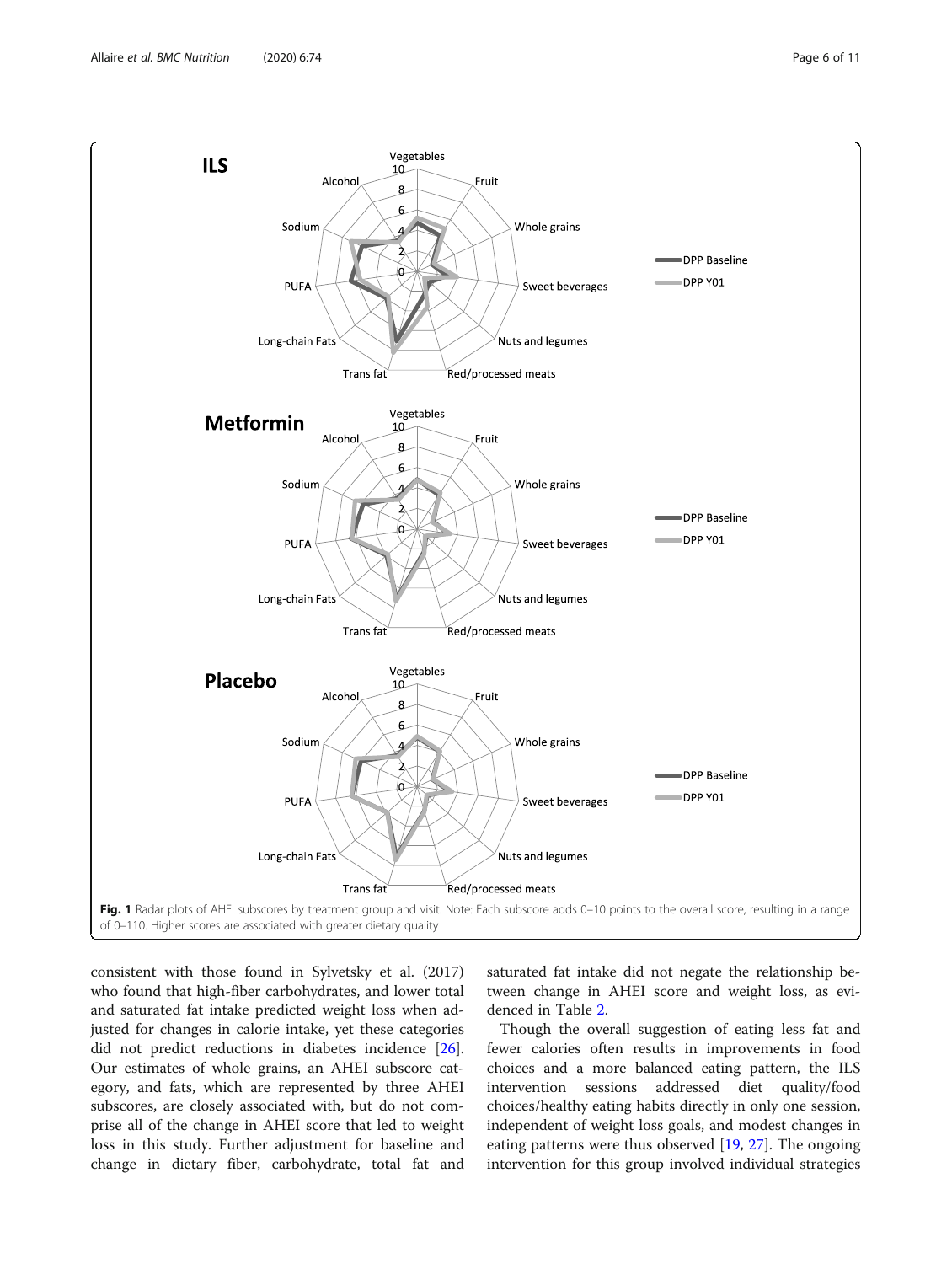| Piabetes + Tevention + Togram (11 = 22 + 1)   |      |                         |                       |         |  |
|-----------------------------------------------|------|-------------------------|-----------------------|---------|--|
|                                               | N    | <b>Beta Coefficient</b> | <b>Standard Error</b> | p-value |  |
| Model 1: All participants <sup>a,b</sup>      | 2914 | $-0.991$                | 0.133                 | < .0001 |  |
| Model 2: All participants <sup>a,b</sup>      | 2914 | $-0.890$                | 0.133                 | < .0001 |  |
| Model 3: All participants a,b                 | 2914 | $-0.512$                | 0.155                 | 0.001   |  |
| <b>Stratified Models (Model 2)</b>            |      |                         |                       |         |  |
| Treatment group (p-interaction = $0.083$ )    |      |                         |                       |         |  |
| Lifestyle <sup>b</sup>                        | 964  | $-1.232$                | 0.278                 | < .0001 |  |
| Metformin <sup>b</sup>                        | 977  | $-0.896$                | 0.194                 | < .0001 |  |
| Placebob                                      | 973  | $-0.547$                | 0.201                 | 0.007   |  |
| $Racial/ethnic group (p-interaction = 0.020)$ |      |                         |                       |         |  |
| Caucasian <sup>a</sup>                        | 1614 | $-1.128$                | 0.191                 | < .0001 |  |
| African American <sup>a</sup>                 | 564  | $-0.363$                | 0.293                 | 0.216   |  |
| Hispanic <sup>a</sup>                         | 460  | $-0.852$                | 0.287                 | 0.003   |  |
| American Indian <sup>a</sup>                  | 154  | $-0.901$                | 0.631                 | 0.155   |  |
| Asian <sup>a</sup>                            | 122  | $+0.494$                | 0.461                 | 0.286   |  |

<span id="page-6-0"></span>Table 2 Effect of change in AHEI (per 10-point increase) on weight change (kg) from baseline to year 1 among participants of the Diabetes Prevention Program (n - 2014)

Model 1: Linear regression models adjusted for baseline values of AHEI, age, sex, BMI, MET hours per week, total energy intake as well as change from baseline to year one of MET hours per week and total energy intake

Model 2: Linear regression models adjusted for Model 1 covariates as well as baseline values of education, smoking status, family history of diabetes, alcohol use Model 3: Also adjusted for baseline values of dietary fiber, carbohydrate, total fat and saturated fat at baseline and change to year 1 of each

<sup>a</sup>Also adjusted for treatment group

**b**Also adjusted for race/ethnicity

further emphasized healthy eating behaviors to achieve weight loss goals. Diet changes were observed in the lifestyle intervention arm [[27,](#page-9-0) [28](#page-9-0)], which included significantly higher fruit intake and lower red meat, dairy, and sweets intake. These changes were consistent not only with a lower-fat diet, but also an overall healthier diet reflective of the Food Guide Pyramid. Our results suggest that diet quality helps achieve weight loss, even after adjustment for caloric intake and physical activity, and that practitioners should also emphasize

Table 3 Effect of AHEI change (per 10-point increase) from baseline to year 1 on time to diabetes over 3.2 years of follow-up in DPP using Cox proportional hazard models

|                               | N    | Model 1<br><b>Adjusted Hazard Ratios</b><br>(95% CI) | Model 2<br><b>Adjusted Hazard Ratios</b><br>$(95% \text{ Cl})$ | Model 3<br><b>Adjusted Hazard Ratios</b><br>(95% CI) |
|-------------------------------|------|------------------------------------------------------|----------------------------------------------------------------|------------------------------------------------------|
| All participants a,b          | 2914 | $0.903$ $(0.811, 1.006)$                             | 0.919 (0.822, 1.026)                                           | 0.980 (0.874, 1.098)                                 |
| <b>Stratified Models</b>      |      |                                                      |                                                                |                                                      |
| Treatment group               |      | $p$ -interaction = 0.9785                            | $p$ -interaction = 0.9591                                      | $p$ -interaction = 0.9726                            |
| Lifestyle <sup>b</sup>        | 964  | 0.884(0.704, 1.109)                                  | 0.856 (0.677, 1.082)                                           | 1.013 (0.789, 1.301)                                 |
| Metformin <sup>b</sup>        | 977  | $0.869$ (0.715, 1.058)                               | 0.915(0.745, 1.123)                                            | $0.963$ (0.783, 1.185)                               |
| Placebo <sup>b</sup>          | 973  | 0.933 (0.796, 1.093)                                 | 0.957 (0.810, 1.130)                                           | $0.981$ (0.829, 1.162)                               |
| Racial/ethnic group           |      | $p$ -interaction = 0.1269                            | $p$ -interaction = 0.0636                                      | $p$ -interaction = 0.1391                            |
| Caucasian <sup>a</sup>        | 1614 | 0.840(0.727, 0.970)                                  | $0.834$ (0.716, 0.972)                                         | $0.899$ (0.767, 1.055)                               |
| African American <sup>a</sup> | 564  | 1.246 (0.967, 1.607)                                 | 1.238 (0.948, 1.615)                                           | 1.275 (0.981, 1.657)                                 |
| Hispanic <sup>a</sup>         | 460  | $0.881$ (0.682, 1.138)                               | $0.951$ $(0.727, 1.244)$                                       | 1.043 (0.788, 1.382)                                 |
| American Indian <sup>a</sup>  | 154  | 1.161 (0.636, 2.119)                                 | $0.603$ $(0.302, 1.207)$                                       | $0.662$ (0.333, 1.317)                               |
| Asian <sup>a</sup>            | 122  | $0.622$ (0.336, 1.148)                               | 1.376 (0.656, 2.886)                                           | 1.422 (0.666, 3.034)                                 |

Model 1: Cox proportional hazard models adjusted for baseline values of AHEI, age, sex, BMI, MET hours, and total energy intake

Model 2: Also adjusted for baseline values of education, smoking status, family history of diabetes, alcohol use, fasting and 2 h glucose as well as change from baseline to year one of MET hours per week and total energy intake

Model 3: Also adjusted for baseline weight and weight change from baseline to year 1

<sup>a</sup>Also adjusted for treatment group

**b**Also adjusted for race/ethnicity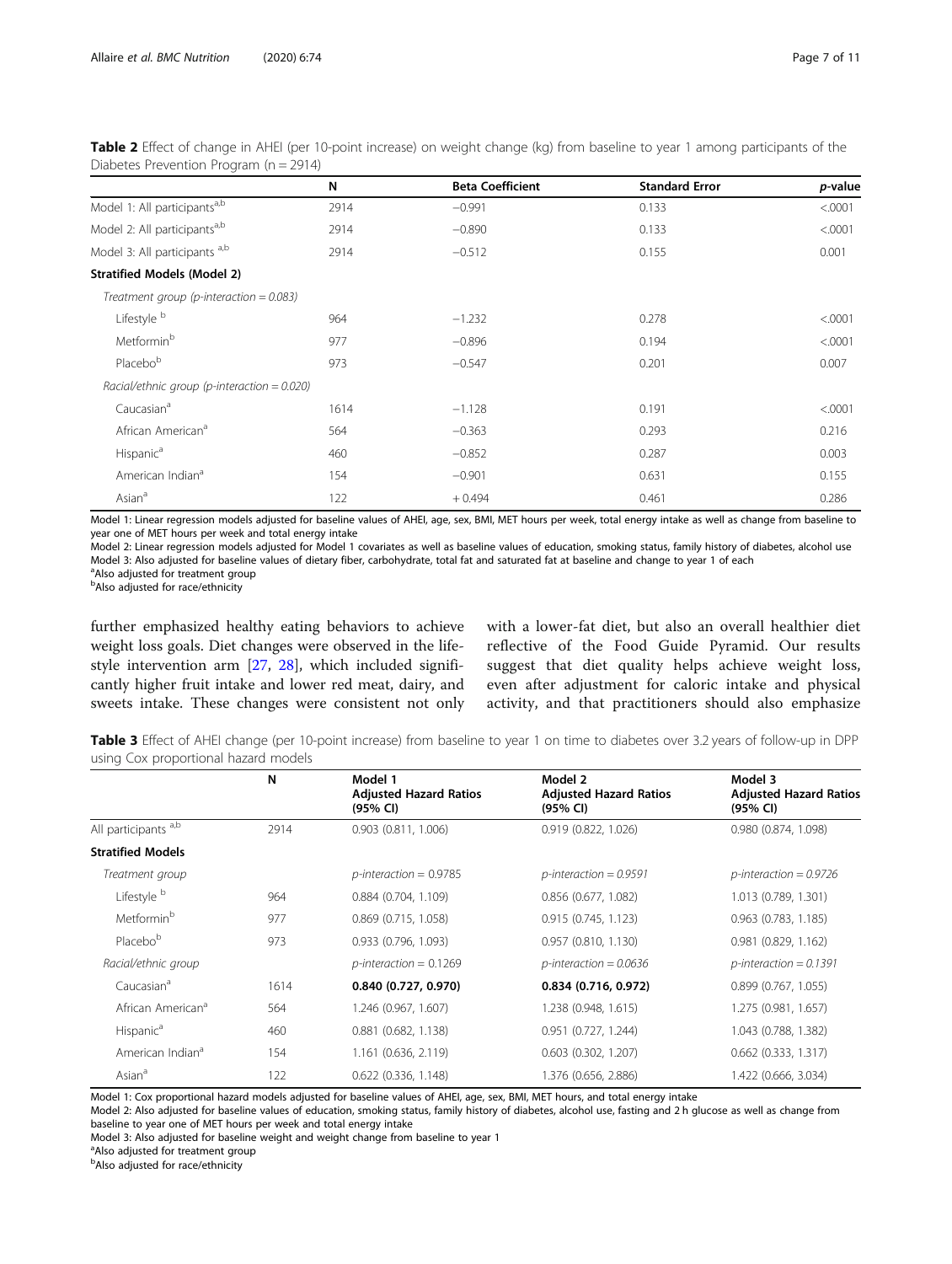components of an overall healthful diet to maximize weight loss. This is consistent with the 2015–2020 Dietary Guidelines for Americans, which emphasize overall dietary patterns rather than specific macro- or micronutrients [[29\]](#page-9-0).

We observed an increase in AHEI score of approximately 9.5% relative to baseline over 1 year of intervention among ILS participants compared to 2.7% among metformin and 3.2% among placebo participants. Content analysis showed that these improvements were largely driven by participants consuming less sodium and trans fat, and fewer sugar-sweetened beverages. This may have been due to the sessions on dietary fat, calorie balance, and healthy eating out. The results among the placebo group (average increase of 1.4 points over 1 year) are larger than increases observed in the U.S. general population using the 1999–2000 NHANES data. The AHEI for Americans increased by 0.69 points per year on average with reductions in consumption of trans fats intake accounting for more than half of that improvement [[30\]](#page-9-0).

AHEI had impacts on the weight of Caucasian  $(-1.1)$ kg per 10-point increase in AHEI) and Hispanic (− 0.9 kg per 10-point increase in AHEI) participants. We did not find a statistically significant association for any other racial/ethnic groups. This is consistent with the fact that Caucasian and Hispanic participants had the greatest increase in AHEI from baseline to 1 year: mean increase of 2.3 and 3.0, respectively, compared to mean increases ranging from 1.5 to 1.9 among American Indian, African American, and Asian participants. These findings agree with previous work on the dietary patterns of the DPP by race, which found significant reductions in dietary fat for Hispanics [[27\]](#page-9-0). A previous analysis of three prospective cohorts (NHS, NHS II, and the Health Professionals Follow-up Study) found that each SD increase in AHEI score was associated with a − 0.47 kg decrease in weight  $[31]$  $[31]$ , which is very similar to the − 0.5 kg decrease in weight for each SD increase in AHEI score among DPP placebo participants in our study. In a more diverse prospective cohort of Americans (Multi-ethnic Study of Atherosclerosis), adherence to better dietary quality was associated with a statistically significant 0.54-unit decrease in follow-up BMI among Caucasian participants and a 0.43-unit decrease in follow-up BMI among Chinese participants, with similar reductions among Hispanic participants (0.57-unit decrease,  $p = 0.15$ ), though they were not statistically significant, and there was no association among African American participants (0.08-unit decrease,  $p = 0.44$ ) [\[32](#page-10-0)]. These findings are largely consistent with our findings of the strongest effects of AHEI on weight loss among Caucasians. However, these results were found using the Health Eating Index (HEI), which is measure of

adherence to dietary guidelines not chronic disease risk. The correlation between the indices is between 0.54– 0.65 [[17\]](#page-9-0).

We did not find a statistically significant effect of diet quality as assessed by AHEI on diabetes incidence, either independent or mediated through weight loss. Even among participants who had greater than a 10% increase in AHEI from baseline to year 1, if sufficient weight loss was not also achieved (e.g., at least 5%), there was no significant reduction in diabetes incidence. This finding is not consistent with one previous study that analyzed three prospective cohorts (NHS, NHS II, and the Health Professionals Follow-up Study) and found that a greater than 10% increase in AHEI reduced diabetes incidence by 16% [\[2](#page-9-0)]. Our data are substantially different than NHS, given that they are the result of randomized controlled trial and represent more diverse race/ethnic groups than the NHS. They also observed that just 32% of the association between AHEI and diabetes could be attributed to changes in body weight [\[2](#page-9-0)]. One explanation may be that the effects of AHEI on diabetes incidence may only hold for Caucasians. Our results, though still not significant, were much stronger for Caucasians. The findings could imply that AHEI may need further validation as a measure of diet quality in non-Caucasians.

In addition, we observed that the increases in AHEI were largely driven by participants consuming less sodium, fewer trans fats, and fewer sugar-sweetened beverages. While meta-analyses support a strong, consistent association between sugar-sweetened beverage intake and obesity and type 2 diabetes [[8\]](#page-9-0), sodium and trans fat are more strongly associated with hypertension, heart disease and stroke [\[33](#page-10-0), [34\]](#page-10-0). The consistent signal for an association between AHEI and weight loss in our study is promising, but more research is needed to understand impacts on subsequent type 2 diabetes, particularly the relationship between race/ethnicity, diet quality, and diabetes incidence.

Several scores have been proposed to quantify diet quality including the AHEI, the HEI, the DASH diet score, and Mediterranean-style diet scores. Both DASH diet scores and Mediterranean-style diets have been associated with reduced risk of type 2 diabetes in prospective studies [[35](#page-10-0)–[38](#page-10-0)]. However, the AHEI and ILS curriculum were developed at different times: AHEI was first developed in 2010 whereas the ILS curriculum was developed in 1995. The ILS curriculum focused on weight loss through a lower-fat diet to reduce overall energy intake [[19](#page-9-0)]. The ILS curriculum also included a discussion of the importance of eating more grains, vegetables, and fruit, but did not include behavioral goals related to the intake of these food groups. The AHEI scores allot up to 30 points for eating healthier types of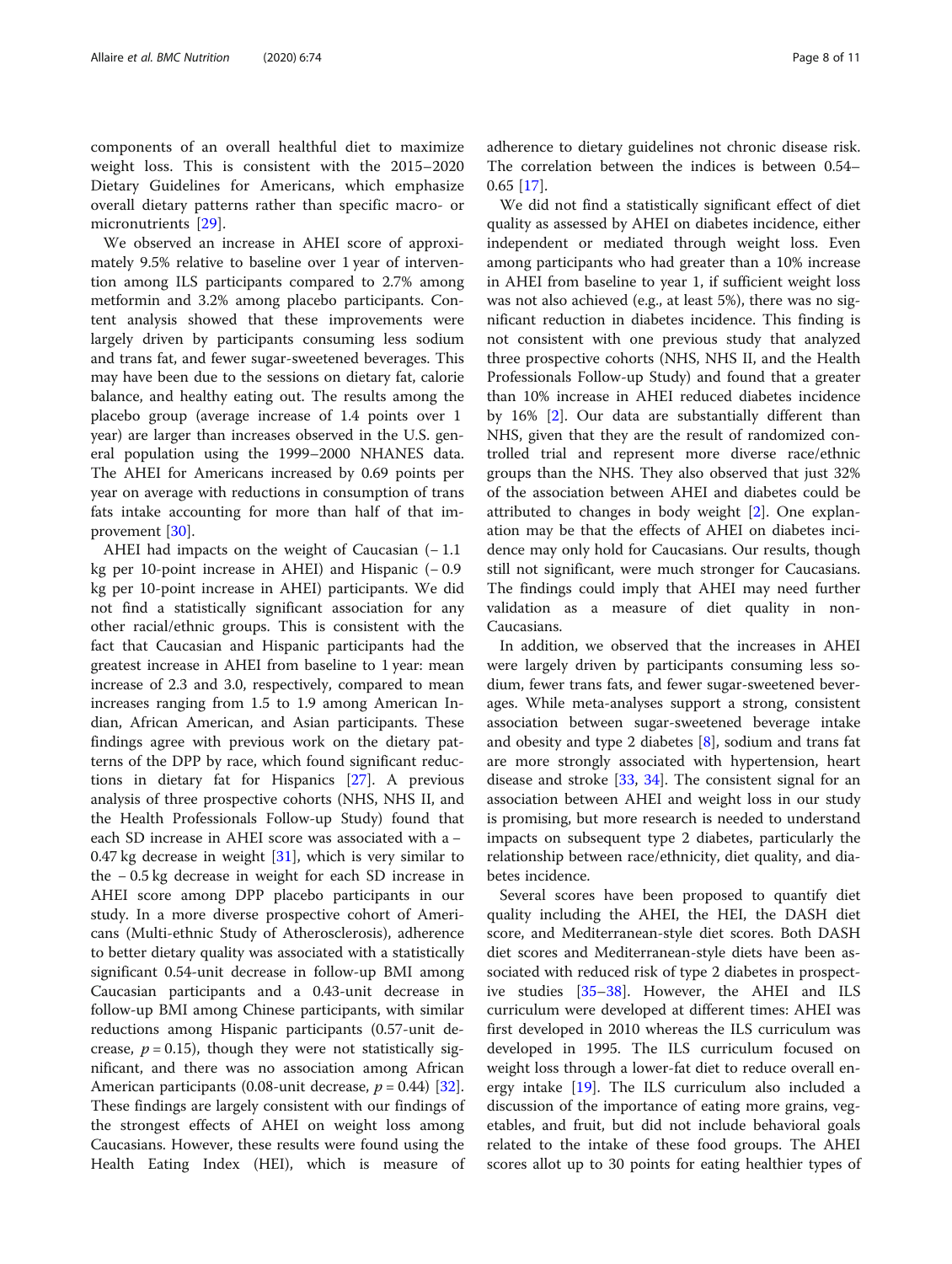<span id="page-8-0"></span>fat, but the DPP curriculum emphasized total fat reductions and did not emphasize the delineate between healthier fats initially including intake of sources of omega-3 fatty acids or PUFA which would have been consistent with maximizing AHEI scores. Data limitations required us to substitute servings of high fiber breads and grains for servings of whole grains, However, our whole grain servings were consistent with the national levels of whole grain servings found in Wang et al. (2014), which mitigates this concern [\[30](#page-9-0)].

Strengths of our study included the prospective design, longitudinal assessment of dietary intake, use of a validated FFQ and estimation of total caloric intake, the diverse sample population with high retention rates, and the gold standard definition of incident type 2 diabetes rather than relying on self-report as has been done in previous studies [\[2](#page-9-0)]. To the best of our knowledge, this is the first of the seminal diabetes prevention program studies to evaluate changes in using a comprehensive diet quality measure such as AHEI.

Our study, however, is not without limitations. First, our study is based upon the DDP population. To the extent that the DDP population does not reflect the demographic characteristics of the United States, this constrains the generalizability of our findings. Second, due to incomplete FFQ data, we substituted daily servings of high-fiber grains and breads for daily grams of whole grains. Our AHEI scores for these categories were in line with population averages calculated by Wang et al. (2014). (27) Finally, we note that the DDP lifestyle coaching did not specifically address eating diets associated with a higher AHEI score. Although, counseling was offered promoting the consumption of fewer calories and a lower fat diet.

## Conclusions

Many lifestyle interventions for the prevention of type 2 diabetes, including the DPP, emphasize very specific nutritional advice such as reductions in dietary fat intake to achieve weight loss, which may explain why maintenance of these behaviors over time has proven difficult [[39,](#page-10-0) [40\]](#page-10-0). Our results suggest that overall diet quality captured by 11 components (higher consumption of vegetables, fruits, high-fiber grains and bread, nuts and legumes, long-chain omega-3 fatty acids, and PUFAs, and lower consumption of red/processed meat, sugarsweetened beverages and fruit juice, trans fat, and sodium) from the AHEI score is associated with significantly greater weight loss among participants in a randomized controlled trial in the first year. This adds to the growing literature supporting strong associations between overall diet quality and weight loss, the latter

generally one of the strongest predictors of type 2 diabetes [[23](#page-9-0), [31](#page-10-0), [32\]](#page-10-0). Practitioners should provide practical advice centered on these dietary components to promote healthful diets and weight loss.

#### Supplementary Information

The online version contains supplementary material available at [https://doi.](https://doi.org/10.1186/s40795-020-00400-4) [org/10.1186/s40795-020-00400-4.](https://doi.org/10.1186/s40795-020-00400-4)

Additional file 1: CONSORT Diagram outlining participant data availability for this analysis. Supplemental Table 1. Summary of AHEI calculation and modifications from Chiuve et al. AHEI-2010. Supplemental Table 2 Baseline Demographics, Participant Characteristics, and AHEI Baseline and Year 1 Scores by Race/Ethnicity. Supplemental Figure 1. Hazard ratios (HRs) for diabetes onset over 3.2 years of follow-up in DPP defined by meeting thresholds of percentage change at 1 year compared with those meeting neither of the goals (group 1). Supplemental Figure 2. Hazard ratios (HRs) for diabetes onset over 3.2 years of follow-up in DPP defined by meeting thresholds of percentage change at 1 year compared with those meeting neither of the goals (group 1), among ILS participants only. **Supplemental Table 3.** Associations of AHEI change quintile on weight change from baseline to year 1 among participants of the Diabetes Prevention Program ( $n = 2914$ ). **Supplemental Table 4.** Effect of change in AHEI (per 10-point increase) from baseline to year 1 on weight change (kg) over 3.2 years of follow-up in DPP (n = 2914).

#### Abbreviations

AHEI: Alternative Healthy Eating Index; DPP: Diabetes Prevention Program; DPPOS: Diabetes Prevention program Outcomes Study; ILS: Intensive Lifestyle

#### Acknowledgements

The Research Group gratefully acknowledges the commitment and dedication of the participants of the Diabetes Prevention Program.

#### Authors' contributions

BTA, LMJ, SLE, JWR, and AHT conceived the study. BTA, AHT, EMV, JWA, DD, LMD, SLE, MAH, KAT, JWR, LMJ provided feedback on the analysis plan. AHT and SLE conducted the analysis. BTA and LMJ drafted the initial manuscript. BTA, AHT, EMV, JWA, DD, LMD, SLE, MAH, KAT, JWR, LMJ provided feedback and approved the final version.

#### Funding

Research reported in this publication was supported by the National Institute of Diabetes and Digestive and Kidney Diseases (NIDDK) of the National Institutes of Health (NIH) under Award Number U01 DK048489, by providing funding during DPP and DPPOS to the clinical centers and the Coordinating Center for the design and conduct of the study, and collection, management, analysis, and interpretation of the data. The content is solely the responsibility of the authors and does not necessarily represent the official views of the National Institutes of Health. The Southwestern American Indian Centers were supported directly by the NIDDK, including its Intramural Research Program, and the Indian Health Service. The General Clinical Research Center Program, National Center for Research Resources, and the Department of Veterans Affairs supported data collection at many of the clinical centers. Funding was also provided by the National Institute of Child Health and Human Development, the National Institute on Aging, the National Eye Institute, the National Heart Lung and Blood Institute, the National Cancer Institute, the Office of Research on Women's Health, the National Institute on Minority Health and Health Disparities, the Centers for Disease Control and Prevention, and the American Diabetes Association. Merck KGaA provides medication for DPPOS. DPP/DPPOS have also received donated materials from Bristol-Myers Squibb, Parke-Davis, and LifeScan Inc. LifeScan Inc., Health O Meter, Hoechst Marion Roussel, Inc., Merck-Medco Managed Care, Inc., Merck and Co., Nike Sports Marketing, Slim Fast Foods Co., and Quaker Oats Co. donated materials, equipment, or medicines for concomitant conditions. McKesson BioServices Corp., Matthews Media Group, Inc., and the Henry M. Jackson Foundation provided support services under subcontract with the Coordinating Center. The sponsor of this study was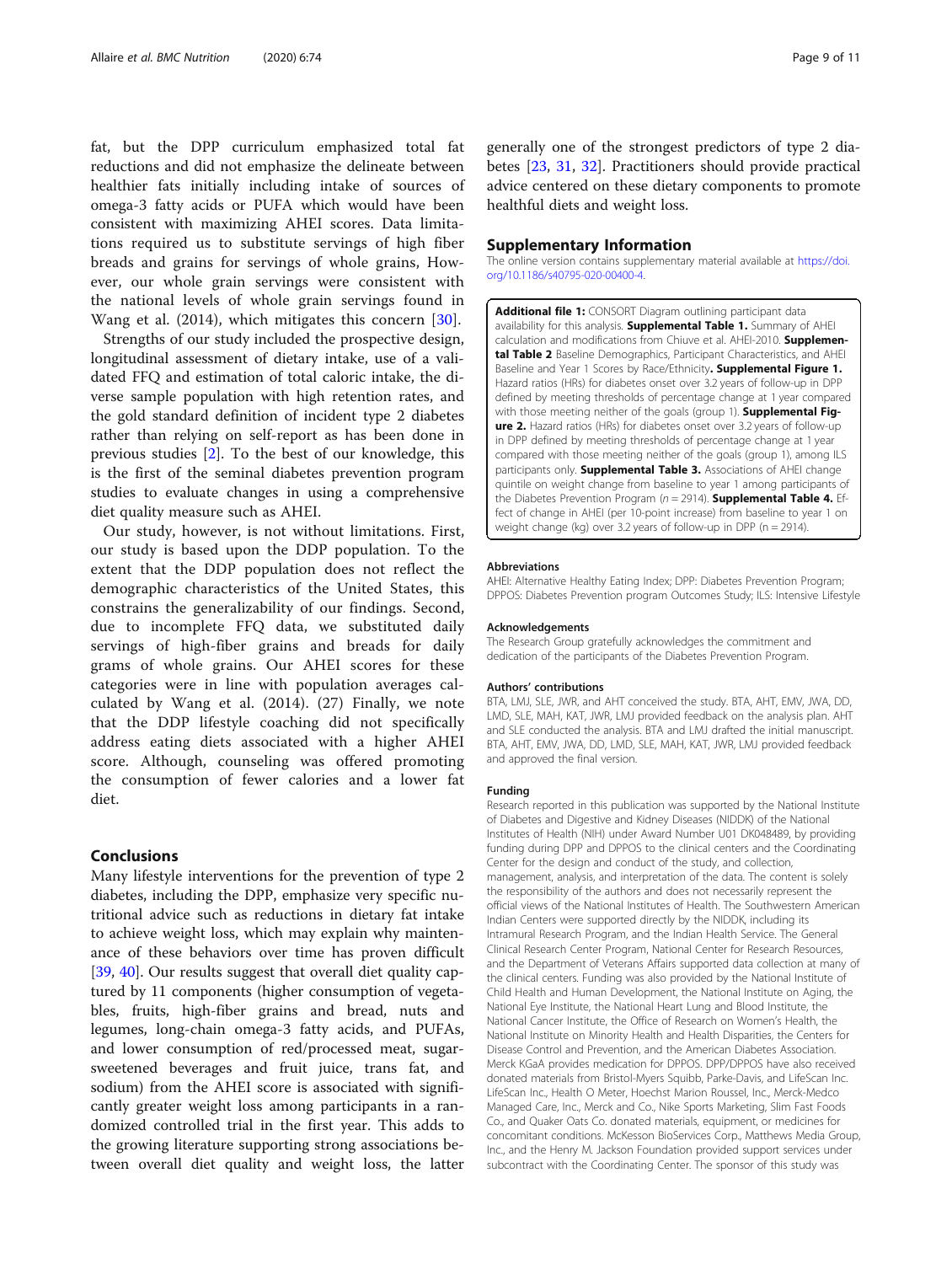<span id="page-9-0"></span>represented on the Steering Committee and played a part in study design, how the study was done, and publication. All authors in the writing group had access to all data. The opinions expressed are those of the study group and do not necessarily reflect the views of the funding agencies. A complete list of Centers, investigators, and staff can be found in the Appendix.

#### Availability of data and materials

In accordance with the NIH Public Access Policy, we continue to provide all manuscripts to PubMed Central including this manuscript DPP/DPPOS has provided the protocols and lifestyle and medication intervention manuals to the public through its public website [\(https://www.dppos.org\)](https://www.dppos.org). The DPPOS abides by the NIDDK data sharing policy and implementation guidance as required by the NIH/NIDDK [\(https://www.niddkrepository.org/studies/dppos/](https://www.niddkrepository.org/studies/dppos/) ). All data are available through the NIDDK Data Repository [\(https://](https://repository.niddk.nih.gov/studies/dppos/) [repository.niddk.nih.gov/studies/dppos/\)](https://repository.niddk.nih.gov/studies/dppos/).

#### Ethics approval and consent to participate

Not applicable.

#### Consent for publication

Not applicable.

#### Competing interests

The authors report no relevant conflicts of interest. The sponsor of this study was represented on the Steering Committee and played a part in study design. The sponsor was not involved in analysis, and interpretation of data, or the writing of the manuscript.

#### Author details

<sup>1</sup>RTI International, 3040 Cornwallis Road, Research Triangle Park, NC, USA. <sup>2</sup> Department of Epidemiology and Biostatistics, The Biostatistics Center, Milken Institute School of Public Health, George Washington University, Rockville, MD, USA. <sup>3</sup>Department of Psychiatry, University of Pittsburgh School of Medicine, Pittsburgh, PA, USA. <sup>4</sup> Pennington Biomedical Research Center, Louisiana State University System, Baton Rouge, LA, USA. 5 Department of Epidemiology, Colorado School of Public Health, Aurora, CO, USA. <sup>6</sup> Harvard Medical School and Massachusetts General Hospital, Boston, MA, USA. <sup>7</sup>National Institute of Diabetes and Digestive and Kidney Diseases, Phoenix, AZ, USA. <sup>8</sup>Department of Medicine, University of Chicago Medical Center, Chicago, USA. <sup>9</sup>Albert Einstein College of Medicine, Bronx, NY, USA. Center, Chicago, USA. <sup>9</sup>Albert Einstein College of Medicine, Bronx, NY, USA.<br><sup>10</sup>Global Academy of Agriculture and Food Security, The University of Edinburgh, Roslin, UK. <sup>11</sup> Department of Global Health and Population, Harvard T.H. Chan School of Public Health, Boston, USA.

## Received: 11 August 2020 Accepted: 18 November 2020 Published online: 15 December 2020

#### References

- 1. Hamman RF, Wing RR, Edelstein SL, Lachin JM, Bray GA, Delahanty L, et al. Effect of weight loss with lifestyle intervention on risk of diabetes. Diabetes Care. 2006;29(9):2102–7.
- Ley SH, Pan A, Li Y, Manson JE, Willett WC, Sun Q, et al. Changes in overall diet quality and subsequent type 2 diabetes risk: three US prospective cohorts. Diabetes Care. 2016;39(11):2011–8.
- 3. Aune D, Norat T, Romundstad P, Vatten LJ. Whole grain and refined grain consumption and the risk of type 2 diabetes: a systematic review and dose–response meta-analysis of cohort studies. Eur J Epidemiol. 2013;28(11): 845–58.
- 4. Chanson-Rolle A, Meynier A, Aubin F, Lappi J, Poutanen K, Vinoy S, et al. Systematic review and meta-analysis of human studies to support a quantitative recommendation for whole grain intake in relation to type 2 diabetes. PLoS One. 2015;10(6):e0131377.
- 5. Carter P, Gray LJ, Troughton J, Khunti K, Davies MJ. Fruit and vegetable intake and incidence of type 2 diabetes mellitus: systematic review and meta-analysis. BMJ. 2010;341:c4229.
- 6. Chen M, Sun Q, Giovannucci E, Mozaffarian D, Manson JE, Willett WC, et al. Dairy consumption and risk of type 2 diabetes: 3 cohorts of US adults and an updated meta-analysis. BMC Med. 2014;12:215.
- 7. Cooper AJ, Forouhi NG, Ye Z, Buijsse B, Arriola L, Balkau B, et al. Fruit and vegetable intake and type 2 diabetes: EPIC-InterAct prospective study and meta-analysis. Eur J Clin Nutr. 2012;66(10):1082–92.
- 8. Imamura F, O'Connor L, Ye Z, Mursu J, Hayashino Y, Bhupathiraju SN, et al. Consumption of sugar sweetened beverages, artificially sweetened beverages, and fruit juice and incidence of type 2 diabetes: systematic review, meta-analysis, and estimation of population attributable fraction. BMJ. 2015;351:h3576.
- 9. Pan A, Sun Q, Bernstein AM, Schulze MB, Manson JE, Willett WC, et al. Red meat consumption and risk of type 2 diabetes: 3 cohorts of US adults and an updated meta-analysis. Am J Clin Nutr. 2011;94(4):1088–96.
- 10. Jannasch F, Kroger J, Schulze MB. Dietary patterns and type 2 diabetes: a systematic literature review and meta-analysis of prospective studies. J Nutr. 2017;147(6):1174–82.
- 11. Cespedes EM, Hu FB, Tinker L, Rosner B, Redline S, Garcia L, et al. Multiple healthful dietary patterns and type 2 diabetes in the Women's Health Initiative. Am J Epidemiol. 2016;183(7):622–33.
- 12. Qiao Y, Tinker L, Olendzki BC, Hébert JR, Balasubramanian R, Rosal MC, et al. Racial/ethnic disparities in association between dietary quality and incident diabetes in postmenopausal women in the United States: the Women's Health Initiative 1993–2005. Ethn Health. 2014;19(3):328–47.
- 13. de Oliveira Otto MC, Padhye NS, Bertoni AG, Jacobs DR Jr, Mozaffarian D. Everything in moderation-dietary diversity and quality, central obesity and risk of diabetes. PLoS One. 2015;10(10):e0141341.
- 14. Jacobs S, Harmon BE, Boushey CJ, Morimoto Y, Wilkens LR, Le Marchand L, et al. A priori-defined diet quality indexes and risk of type 2 diabetes: the multiethnic cohort. Diabetologia. 2015;58(1):98–112.
- 15. Forshee RA, Storey ML. Demographics, not beverage consumption, is associated with diet quality. Int J Food Sci Nutr. 2006;57(7–8):494–511.
- 16. Chiuve SE, Fung TT, Rimm EB, Hu FB, McCullough ML, Wang M, Stampfer MJ, Willett WC. Alternative dietary indices both strongly predict risk of chronic disease. J Nutr. 2012;142(6):1009–18.
- 17. Liese AD, Krebs-Smith SM, Subar AF, George SM, Harmon BE, Neuhouser ML, et al. The dietary patterns methods project: synthesis of findings across cohorts and relevance to dietary guidance. J Nutr. 2015;145(3):393–402.
- 18. The Diabetes Prevention Program: The Diabetes Prevention Program. Design and methods for a clinical trial in the prevention of type 2 diabetes. Diabetes Care. 1999;22(4):623–34.
- 19. Diabetes Prevention Program Research Group. The diabetes prevention program (DPP): description of lifestyle intervention. Diabetes Care. 2002; 25(12):2165–71.
- 20. Wagenknecht LE, Mayer EJ, Rewers M, Haffner S, Selby J, Borok GM, et al. The insulin resistance atherosclerosis study (IRAS): objectives, design, and recruitment results. Ann Epidemiol. 1995;5(6):464–72.
- 21. Mayer-Davis EJ, Vitolins MZ, Carmichael SL, Hemphill S, Tsaroucha G, Rushing J, et al. Validity and reproducibility of a food frequency interview in a multi-cultural epidemiology study. Ann Epidemiol. 1999;9(5):314–24.
- 22. Chiuve SE, Fung TT, Rimm EB, Hu FB, McCullough ML, Wang M, et al. Alternative dietary indices both strongly predict risk of chronic disease. J Nutr. 2012;142(6):1009–18.
- 23. Diabetes Prevention Program Research Group. Long-term effects of lifestyle intervention or metformin on diabetes development and microvascular complications over 15-year follow-up: the diabetes prevention program outcomes study. Lancet Diab Endocrinol. 2015;3(11):866–75.
- 24. Kriska AM, Caspersen CJ. Introduction to a collection of physical activity questionnaires. Med Sci Sports Exerc. 1997;29(Suppl):S5–9.
- 25. Apolzan JW, Venditti EM, Edelstein SL, Knowler WC, Dabelea D, Boyko EJ, et al. Long-term weight loss with metformin or lifestyle intervention in the diabetes prevention program outcomes study. Ann Intern Med. 2019;170(10):682–90.
- 26. Sylvetsky AC, Edelstein SL, Walford G, Boyko EJ, Horton ES, Ibebuogu UN, et al. A high-carbohydrate, high-fiber, low-fat diet results in weight loss among adults at high risk of type 2 diabetes. J Nutr. 2017;147(11):2060–6.
- 27. Mayer-Davis EJ, Sparks KC, Hirst K, Costacou T, Lovejoy JC, Regensteiner JG, et al. Diabetes prevention program research group: dietary intake in the diabetes prevention program cohort: baseline and 1-year postrandomization. Ann Epidemiol. 2004;14(10):763–72.
- 28. Jaacks LM, Ma Y, Davis N, Delahanty LM, Mayer-Davis EJ, Franks PW, et al. Long-term changes in dietary and food intake behaviour in the diabetes prevention program outcomes study. Diab Med. 2014;31:1631–42.
- 29. Dietary Guidelines Advisory Committee. Dietary guidelines for Americans 2015-2020: government printing office; 2015.
- 30. Wang DD, Leung CW, Li Y, Ding EL, Chiuve SE, Hu FB, et al. Trends in dietary quality among adults in the United States, 1999 through 2010. JAMA Intern Med. 2014;174(10):1587–95.